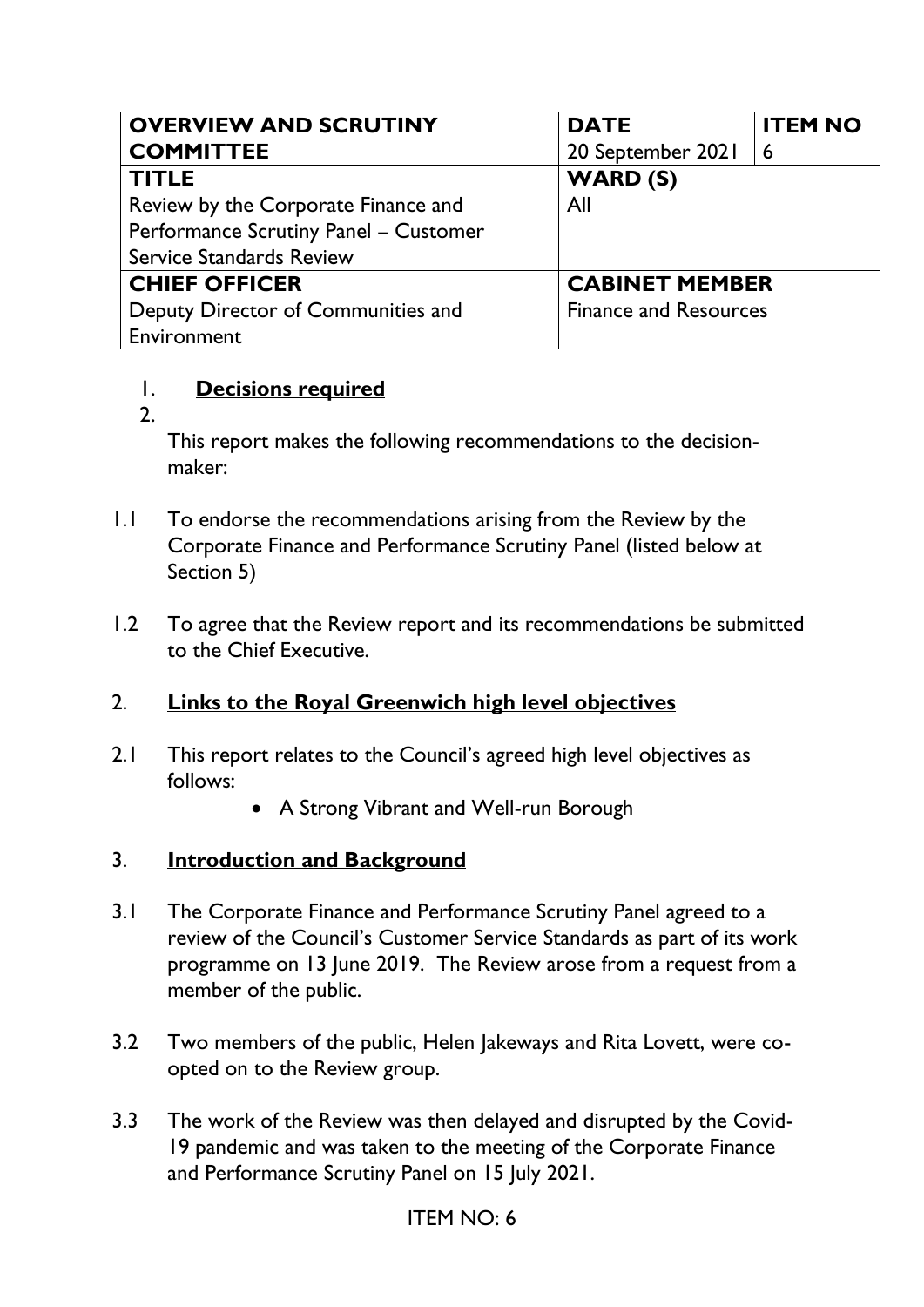#### 4. **The Review**

- 4.1 The Review considered the Council's published Customer Service Standards, and looked at equivalents published on the websites of the other London local authorities.
- 4.2 An open session was held for customers. It was felt this was good practice and a recommendation is for the customers to be invited to meetings of the Panel which consider customer service reports.
- 4.3 Issues were considered and which areas they arose. Housing repairs was one particular area; this particular matter has been considered by the Housing and Anti-Poverty Scrutiny Panel.
- 4.4 There was a problem in that there was not appropriate data, but the issues of repeat calls and failure demand which initiated the Review are recognised to be occurring.
- 4.5 It was noted that the Head of Customer Services did not have corporate oversight of adherence to the published Customer Service Standards.
- 4.6 As the Review drew to a close the Digital Strategy was published. This Strategy addresses concerns relating to customer services. However, the IT elements are being put in place over a 4 year period and therefore it was felt efforts should be made now using what is currently available to address customer service problems. An element of the public are still going to be using telephones for some time to come to contact the Council irrespective of an increasingly more online service. Customer services affects every public facing aspect of the Council, and every Directorate to some degree or other; as such, each Directorate has a role to play in addressing matters and not solely the designated Customer Services section.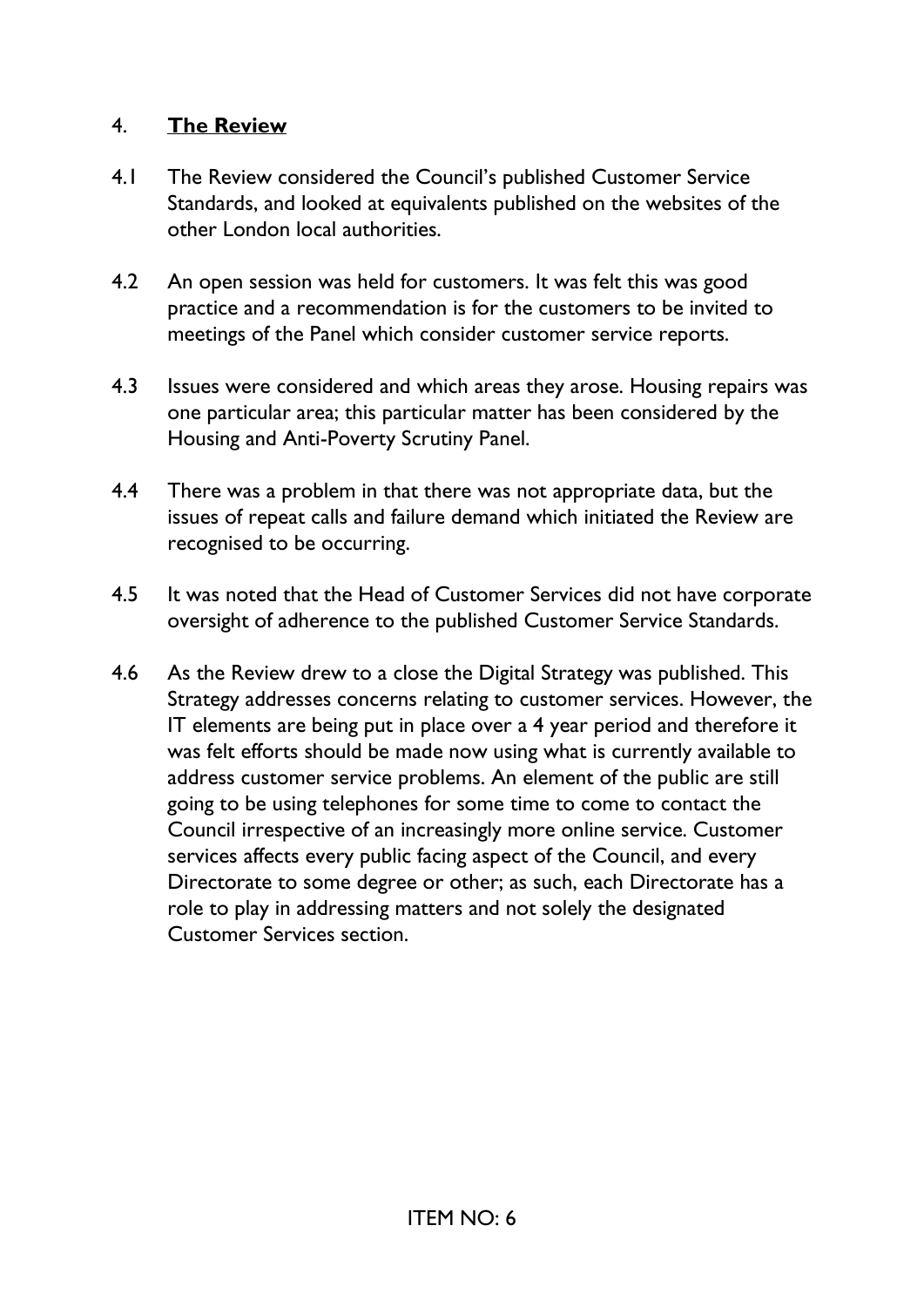## 5. **Recommendations**

- 5.1 The recommendations arising from the Review were submitted to the meeting of the Corporate Finance and Performance Scrutiny Panel on 18 March 2021, and they were agreed as follows.
	- R1 Customer Services to amend the current published Customer Service Standards with the following provisos
		- That as they are corporate Standards the Chief Executive to authorise the Head of Customer Services to engage with each Directorate in the collection of such information as the Head of Customer Services deems necessary to monitor those Standards
		- That the Standards be linked with the Complaints webpage, and if a customer feels the Standards have not been met that there be the facility to complain specifically about them, and that complaints made this way are reported to Scrutiny in the relevant report on customer services.
	- R2 Each Directorate to supply Customer Services with a statement on what they are doing now to reduce telephones calls, and to reduce 'repeat calls' (whether those 'repeat calls' are made by telephone or by email or by other means)
	- R3 Each Directorate to confirm to Customer Services that all public facing sections within their Directorate
		- are not using voice mail unless for a specified reason agreed by the Chief Executive
		- use 'group hunt' on their telephone, or they have an arrangement for their calls to be dealt with by the Contact **Centre**
		- use a generic email account (for example housing.repairs@royalgreenwich.gov.uk) and that all members of that section receive it

And for Customer Services to report back to Scrutiny in the relevant report on customer services, with a table listing each public facing section indicating those three points are in place, or if not the reason why.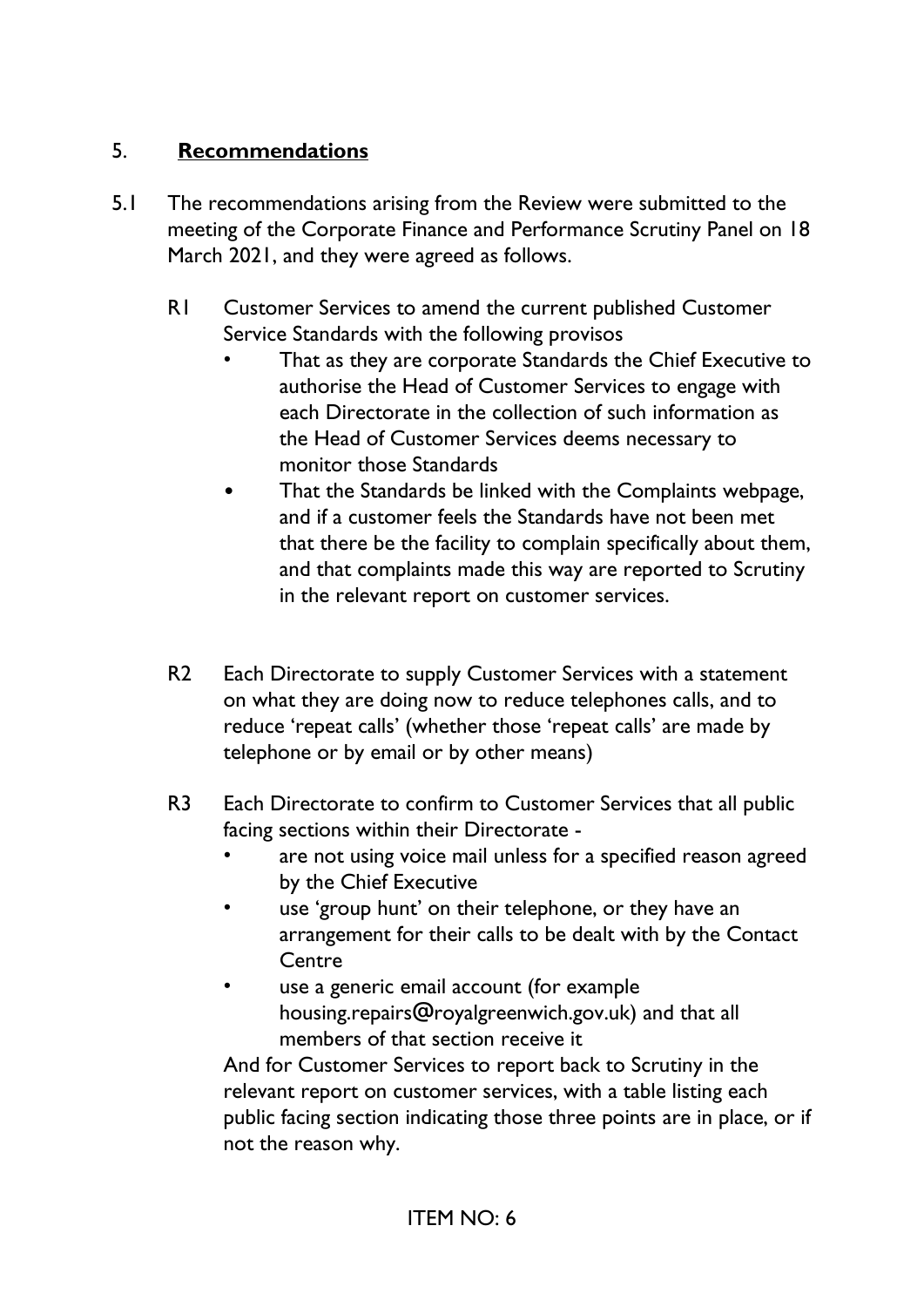- R4 For each job or transaction a customer makes they be given a timescale by the section as to when that job or transaction is to be completed.
- R5 That a job satisfaction survey be supplied to customers after jobs have been completed, and the results of such surveys be collated and reported to Scrutiny in the relevant report on customer services.
- R6 Customer Services and Members Services to undertake an analysis of those areas of Councillors' casework which generate the largest amounts of the casework, other than housing repairs where the cause is known, to consider if there is an underlying reason and if there is how that can be addressed by Customer Services.
- R7 Customer Services to consider the Suggestions made by the public (given in Appendix I of the Review report) to see if they are practical and implementable.
- R8 Customer Services to consider the lessons learnt from the pandemic, what effect did it have on customers, and were any good practices developed that might be continued going forward
- R9 Scrutiny to invite customers to those scrutiny meetings that take a report on customer services, to allow customers to give feedback and receive feedback on customer services.

## 6. **Options**

- 6.1 Option 1 To not endorse the recommendations.
- 6.2 Option 2 To endorse the recommendations and submit them to the Chief Executive.

## 7. **Preferred Option**

7.1 The preferred option is Option 2.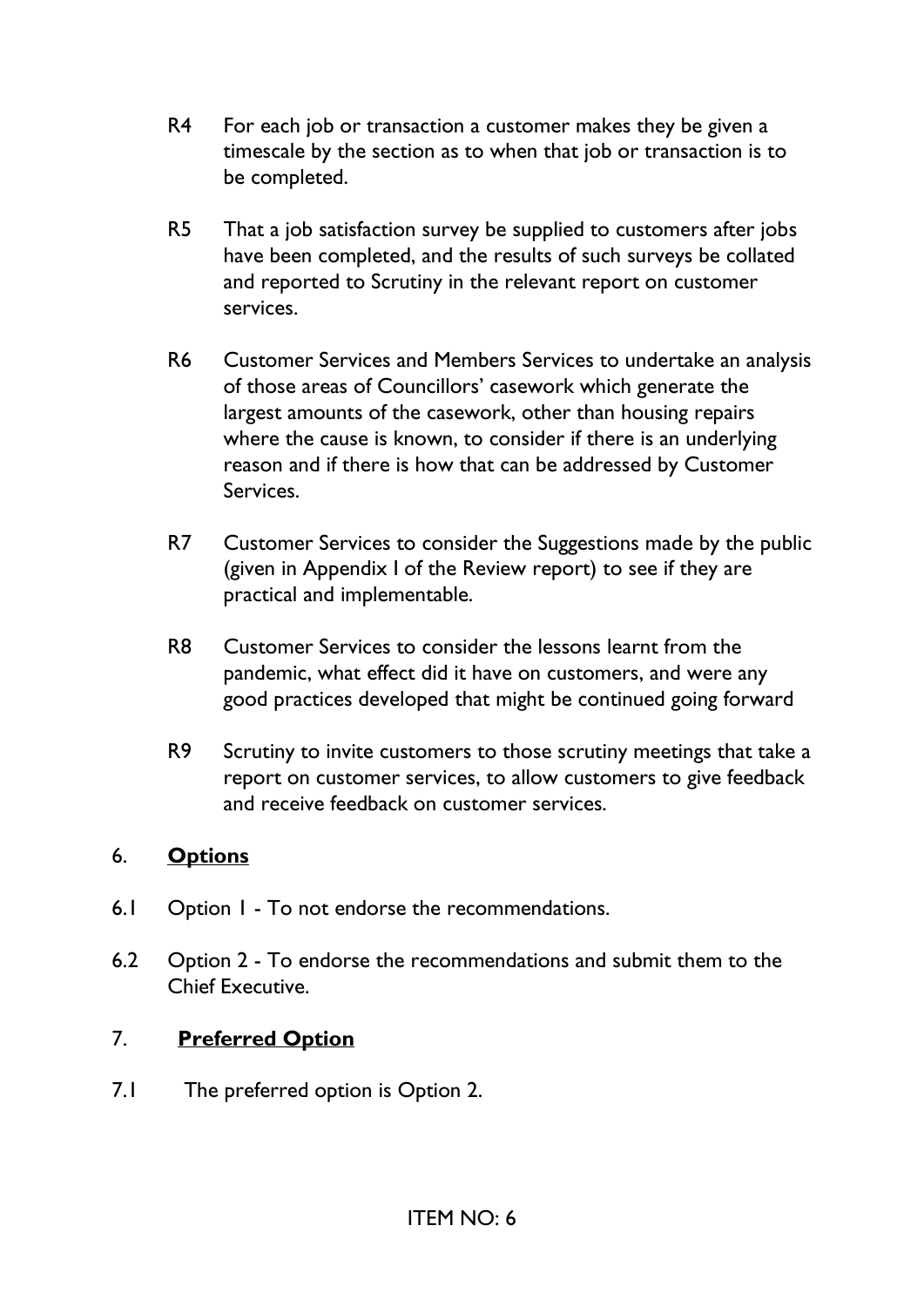## 8. **Reasons for Recommendations**

8.1 This is a very in-depth Review to which a lot of work has been undertaken and nine recommendations have been carefully thought out as a result of the review. These recommendations would need to be submitted to the Chief Executive to enact.

| <b>Issue</b>           | <b>Implications</b>                    | <b>Sign-off</b> |
|------------------------|----------------------------------------|-----------------|
| <b>Legal including</b> | The Overview & Scrutiny Procedures     | John            |
| Human Rights Act       | in Part 4 of the Constitution set out  | Scarborough,    |
|                        | the terms of reference of Scrutiny     | Director of     |
|                        | Panels, including to review and        | Legal Services, |
|                        | monitor the services provided in       | 2 July 2021     |
|                        | relation to a specified service or     |                 |
|                        | subject area.                          |                 |
|                        | The purpose of this report is for the  |                 |
|                        | Panel to consider the review of the    |                 |
|                        | <b>Council's Customer Service</b>      |                 |
|                        | Standards and agree the                |                 |
|                        | recommendations that will be           |                 |
|                        | submitted to the Overview and          |                 |
|                        | Scrutiny Committee. Given that         |                 |
|                        | there is no formal decision, there are |                 |
|                        | no legal implications arising from the |                 |
|                        | report.                                |                 |
| <b>Finance and</b>     | There are no financial implications    | Damon Cook      |
| other resources        | arising from this scrutiny report.     | Director of     |
|                        |                                        | <b>Finance</b>  |
|                        |                                        | 28 June 2021    |
| <b>Equalities</b>      | The decisions recommended through      | Nassir Ali,     |
|                        | this paper have a remote or low        | Scrutiny        |
|                        | relevance to the substance of the      | Manager         |
|                        | Equality Act. There is no apparent     |                 |
|                        | equality impact on end users.          |                 |
| <b>Climate change</b>  | This report makes no impact to the     | Nassir Ali,     |
|                        | <b>Greenwich Carbon Neutral Plan</b>   | Scrutiny        |
|                        |                                        | Manager         |

## 9. **Cross-Cutting Issues and Implications**